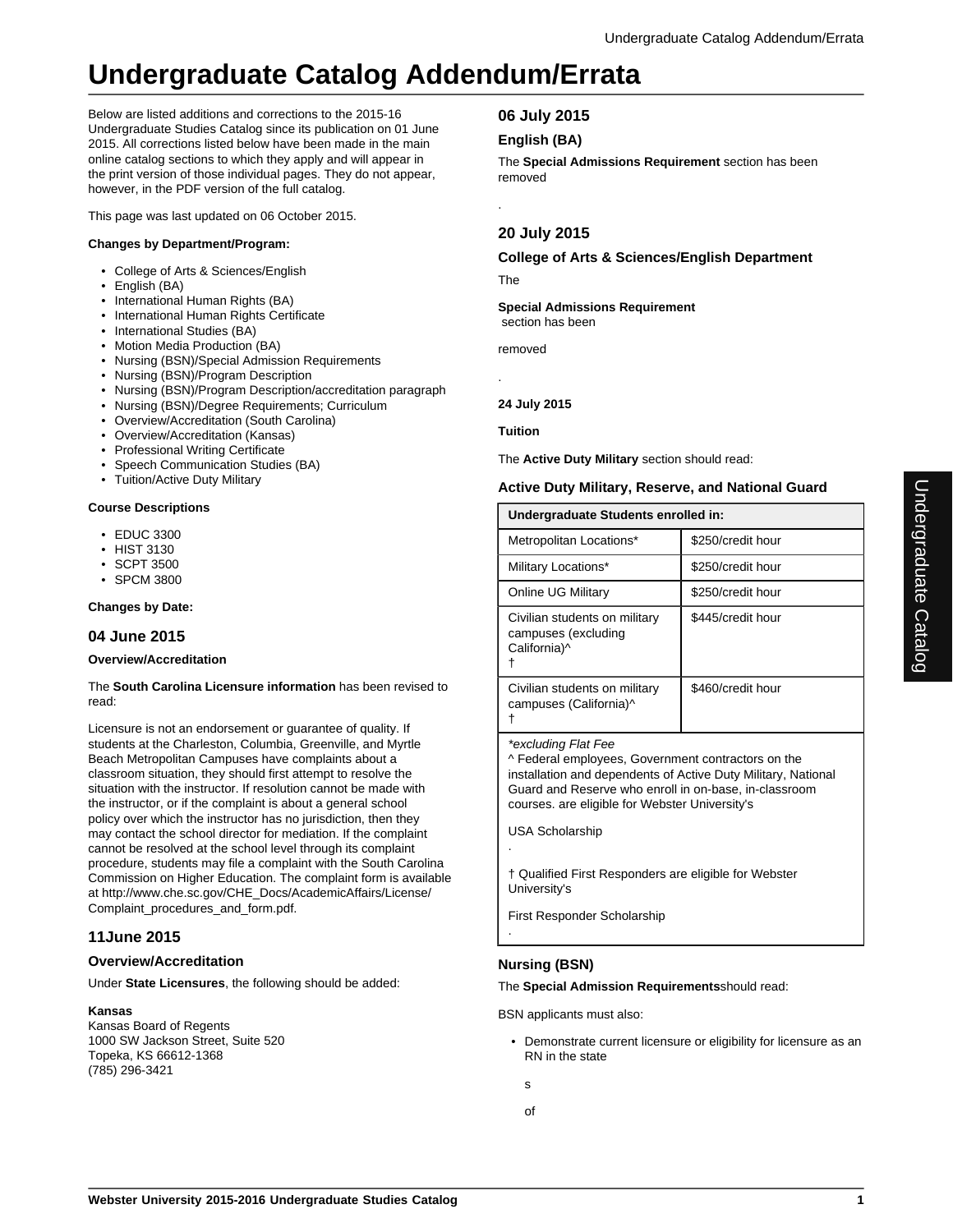# **Undergraduate Catalog Addendum/Errata**

Arkansas, Kentucky,

Missouri or South Carolina

, or, for new graduates, a scheduled NCLEX exam within three months of beginning the program.

- Provide transcripts from nursing school and all colleges from which academic credit has been granted
- Demonstrate a GPA of 2.5 on 4.0 scale in previous scholastic work
- Complete the Webster University undergraduate application and submit the application fee
- Submit a resume

#### **Course Descriptions/HIST**

HIST 3130 was omitted in error from the list of course descriptions. The description is as follows:

#### **HIST 3130 History of Human Rights (3)**

This course explores the development of international human rights as theory and practice. It discusses traditional concepts of sovereignty and national belonging and then looks at two monumental events that created new possibilities for "moral intervention" across international borders: The French Revolution and the birth of the anti-slavery movement in the context of European imperialism. The course also explores the rise of global governance and human rights movements both on the local and the global level.

#### **05 August 2015**

**Course Descriptions/SCPT**

**SCPT 3500** was corrected to have no prerequisites

#### **10 September 2015**

#### **Nursing (BSN)**

.

Under **Program Description**, the third paragraph should read:

Students may begin the program in January or August of each calendar year. The program is tailored to working adults, offering part-time enrollment and eight-week terms. To accommodate individuals' unique learning preferences, classes are offered in two formats: face-to-face or online. Students may attend evening face-to-face classes at the St. Louis campus and at select St. Louis-area corporate partner sites. Registered nurses with licensure in the states of Arkansas, Kentucky, Missouri or South Carolina can take advantage of our convenient online program.

Under **Supplemental application materials should be sent to**, the option for email submission should be added: OR submit electronically at admit@webster.edu.

#### **Motion Media Production (BA)**

This program has been REMOVED

from the 2015-2016 Undergraduate Studies Catalog

#### **International Studies (BA)**

Under **Curriculum**, the correct course number for World Religions is RELG 1060

#### **Speech Communication Studies**

Under **Required Courses**, SPCM 3800 has been REMOVED

#### **Course Descriptions/SPCM**

**SPCM 3800** has been REMOVED

## **11 September 2015**

#### **Nursing (BSN)**

Under **Program Description**, the accreditation information in the last paragraph should read:

The BSN program is accredited by the Accreditation Commission for Education in Nursing, 3343 Peachtree Road NE, Suite 850, Atlanta, GA 30326, 404-975-5000

**14 September 2015**

#### **Nursing (BSN)**

Under **Degree Requirements**, the required credit hours in nursing should be

92.

.

Under **Curriculum**, the first paragraph should read:

The 92

required credit hours for the BSN consist of 31 credit hours in upper division nursing coursework, 3 credit hours in the required Global Keystone Seminar, 26 credit hours in designated prerequisite courses, and 32 credit hours of lower-division nursing coursework.

## **16 September 2015**

#### **International Human Rights (BA)**

The **Learning Outcomes** section should read:

Upon completion of the program, students should:

- Articulate the history of, and current practices in, human rights frameworks and legal norms.
	- Critically analyze theories, concepts, and ideas in human rights.
	- Identify and explain major human rights issues, past and present.
	- Evaluate the potential solutions to human rights abuses, including the work of transnational actors.
	- Demonstrate understanding of quantitative and qualitative methods of, and the ethical issues involved in, human rights research.
	- Engage in human rights field experience.

The **Degree Requirements** section should read:

A minimum of 128 credit hours consisting of the following:

- 42 required credit hours
	- Applicable university global citizenship or general education program hours
	- Electives

Students will complete 42 credit hours as specified below with a grade of C or better, and must display foreign language